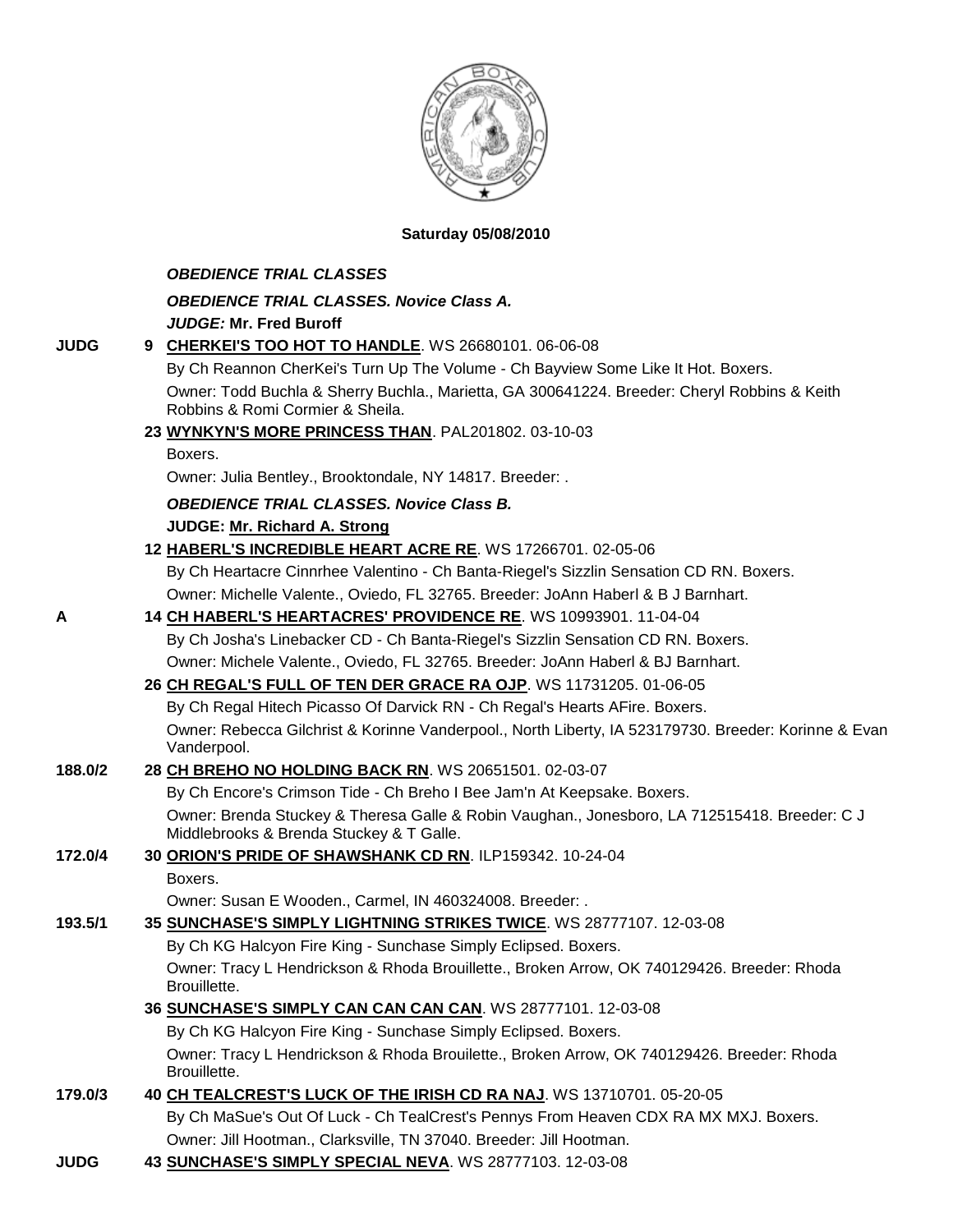|              |    | By Ch KG Halcyon Fire King - Sunchase Simply Eclipsed. Boxers.                                                 |
|--------------|----|----------------------------------------------------------------------------------------------------------------|
|              |    | Owner: Brenda Staley., Monrovia, IN 461579550. Breeder: Rhoda Goselin.                                         |
|              |    | 45 BENCHMARK'S BLACK MAGIC RA NAJ. WS 13163302. 05-09-05                                                       |
|              |    | By Ch Kami-Ko N' Kini Woodview Lariat - Benchmarks Aurora Star. Boxers.                                        |
|              |    | Owner: Brenda Staley., Monrovia, IN 46157. Breeder: Brenda Staley & Ellen Ellerman.                            |
| <b>JUDG</b>  |    | 47 CH BENCHMARK'S BRAVE HEART. WS 18073301. 06-19-06                                                           |
|              |    | By Ch McCoy's Hide Your Hearts - Benchmark's Calamity Jane RN. Boxers.                                         |
|              |    | Owner: Ellen Ellerman., Greencastle, IN 461357975. Breeder: Ellen Ellerman.                                    |
|              |    | 49 SCHMIDT'S-GC CATCH A FALLING STAR AT LEMAC. WS 25892105. 04-12-08                                           |
|              |    | By Twinkle Star V Eurozone - Schmidts Mystic Run At Heart Acre. Boxers.                                        |
|              |    | Owner: Leta McCulla & Juli Schmidt & Cindy Yaeger., St Paris, OH 43072. Breeder: Juli Schmidt & Cindy          |
|              |    | Yaeger.                                                                                                        |
|              |    | 52 CH FIRESTAR'S INDIAN RHAPSODY RN. WS 16031303. 11-26-05                                                     |
|              |    | By Ch Turo's Overture - Ch Firestar's Indian Summer CD RN. Boxers.                                             |
|              |    | Owner: Sandra J Johnson & Diane E Boyle., Chicago, IL 606295428. Breeder: Sandra J Johnson & Diane<br>E Boyle. |
|              |    | (Christa Cook, Agent).                                                                                         |
|              |    | <b>OBEDIENCE TRIAL CLASSES. Open Class A.</b>                                                                  |
|              |    | JUDGE: Mr. Richard A. Strong                                                                                   |
|              |    | 29 ORION'S ENAY H C-OH-THREE CD RAE. ILP153659. 10-13-04                                                       |
|              |    | By Ch Kami-Ko N' Kini Woodview Lariat - Higo's Total Effects. Boxers.                                          |
|              |    | Owner: Susan E Wooden., Carmel, IN 460324008. Breeder: JoAnn Albright.                                         |
|              |    | 33 CINNRHEE MISTRAL DE PROVENCE. WS 13754505. 07-17-05                                                         |
|              |    | By Cinnrhee He Shoots He Scores - Tess. Boxers.                                                                |
|              |    | Owner: Leah Quiring., Sarnia ON, CN N7W 1C2. Breeder: Techy & Rodriguez & Doyle.                               |
| <b>JUDG</b>  |    | 50 ANJA VON WALDSTADT CD RA AX AXJ. WS 20480303. 01-04-07                                                      |
|              |    | By Arames vom Messingsberg - Josephine von Bachbett VCD2 UD RE MX MXJ. Boxers.                                 |
|              |    | Owner: Renee Basye., Beloit, WI 535113838. Breeder: Renee Basye.                                               |
|              |    | 16 DADDY'S GIRL KILLIAN CD RE NA NAJ. WS 14408301. 08-06-05                                                    |
|              |    | By Rion's Xanadu - Shadoefaxs Crimson Silhouette. Boxers.                                                      |
|              |    | Owner: Erin & Tom Rezmer., Lombard, IL 601483050. Breeder: Sandee Leschewski.                                  |
|              |    | 18 CH PEPRHL WILL YOU DANCE MARBO CD RE OA NAJ NF. WS 14144601. 08-01-05                                       |
|              |    | By Ch Wesan's Zachariah - Ch Marbo's Much Desire Santi Me. Boxers.                                             |
|              |    | Owner: Sue Ann Thompson., North Liberty, IA 52317. Breeder: Sue Ann Thompson & Robert Fosnow.                  |
|              |    | 20 CINNRHEE CHOCOLAT MARSEILLAIS RE CD NAJ. WS 13754506. 07-17-05                                              |
|              |    | By Cinnrhee He Shoots He Scores - Tess. Boxers.                                                                |
|              |    | Owner: Ellen Gruber., Niles, MI 49120. Breeder: Techy Rodriguez-Doyle.                                         |
| 180.0/1      | 8. | <b>BACH'S FIRE DANCE CD RE OA OAJ. WS 08097503. 03-18-04</b>                                                   |
|              |    | By Ch Jacquet's Black Centuron - Bach's Waltzing Maltilda. Boxers.                                             |
|              |    | Owner: Joan Kenney & Christine Bachmann., Wallingford, CT 06492. Breeder: Christine Bachmann.                  |
|              |    | 15 SHIRA'S KAHLUA SHE'S SO FREAKIN CUTE RE CD. WS 23774602. 11-03-07                                           |
|              |    | By Can-Cia's Hard Day's Night - Remy Leadoo RN. Boxers.                                                        |
|              |    | Owner: Erin & Tom Rezmer., Lombard, IL 601483050. Breeder: Kim Northcutt & Rose Northcutt.                     |
|              |    |                                                                                                                |
|              |    | <b>OBEDIENCE TRIAL CLASSES. Open Class B.</b>                                                                  |
|              |    | <b>JUDGE: Mr. Fred Buroff</b>                                                                                  |
| 188.5/3/HC 7 |    | TEALCREST'S HALF A SIXPENCE UD RN MX AXJ. WS 13710702. 05-20-05                                                |
|              |    | By Ch Masues Out Of Luck - Ch Tealcrest's Pennys From Heaven CDX RA MX MXJ. Boxers.                            |
|              |    | Owner: Mary Nee., Fairview Heights, IL 622083521. Breeder: Jill Hootman.                                       |
| 183.0/4      |    | 11 SWEET GEORGIE GIRL UDX2 MX MXJ. WR 03765206. 07-19-01                                                       |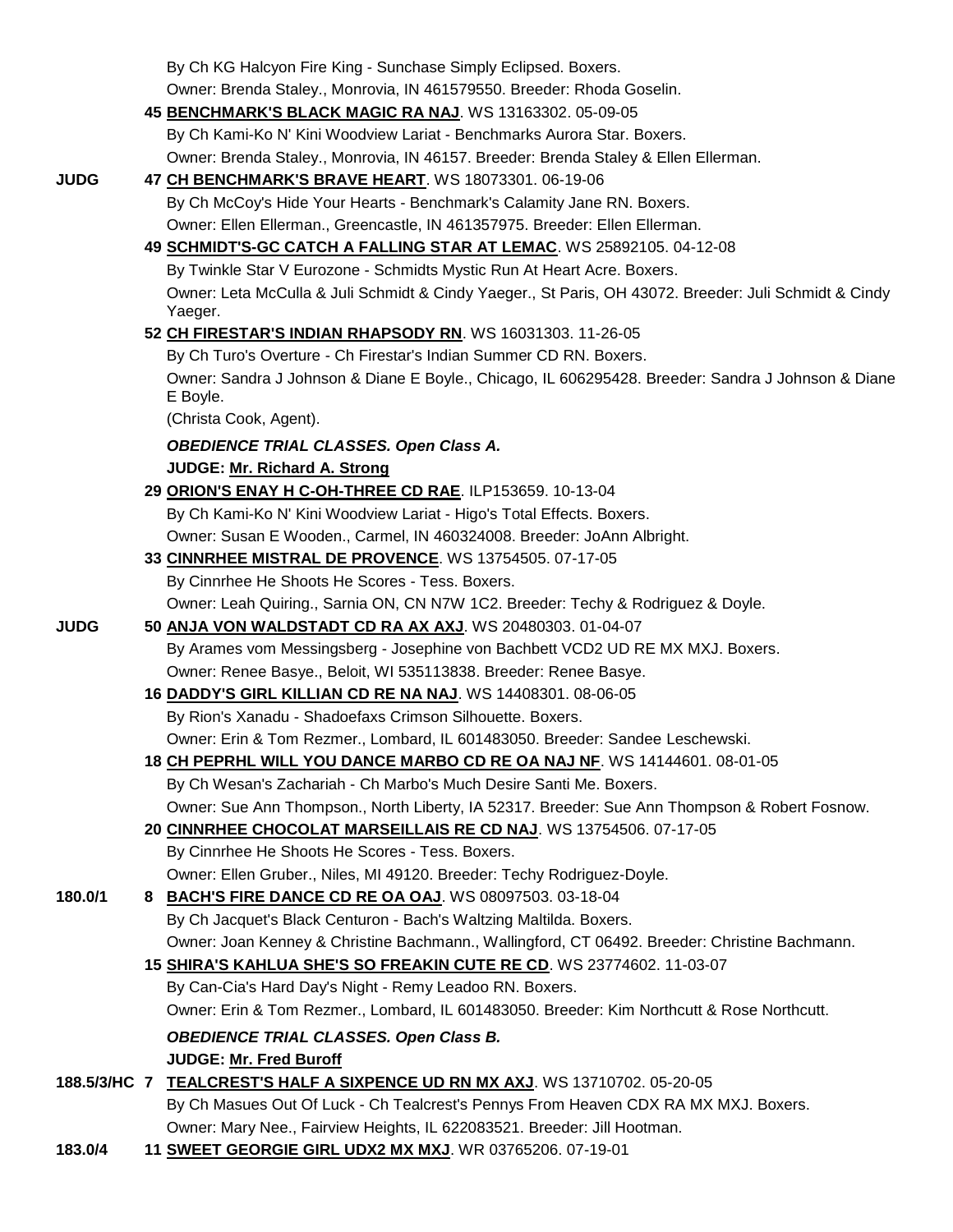|           |    | By Ch Heart Acre's Formal Attire - MACH Sweet'r Th'anne Whine UDX AXP AJP. Boxers.                                |
|-----------|----|-------------------------------------------------------------------------------------------------------------------|
|           |    | Owner: James P & Ruth M Hutchins., Cincinnati, OH 45224. Breeder: Ruth Hutchins.                                  |
| 170.0     |    | 25 WILMOR'S SMART COOKIE RN CDX. WS 22733906. 06-07-07                                                            |
|           |    | By Ch Shadow's Nairobi - Ch Wilmor's Second Hand Rose Kan-To. Boxers.                                             |
|           |    | Owner: Allison & Mark Vicuna., East Granby, CT 060269546. Breeder: Jane Wilkenson & Kathy Frolich.                |
|           |    | 38 JOSEPHINE VON BACHBETT VCD2 UD RE MX MXJ. WS 00175503. 01-21-02                                                |
|           |    | By Ivo vom Hafen - Xenia von Sparta VCD1 CDX. Boxers.                                                             |
|           |    | Owner: Renee Basye., Beloit, WI 53511. Breeder: Cathy Hubert-Markos.                                              |
| 171.5     |    | 46 TREFOIL'S RING COMMANDER UD RAE. WR 06221402. 01-18-02                                                         |
|           |    | By Ch Hi-Tech Johnny J Of Boxerton - Trefoil's Roxanne. Boxers.                                                   |
|           |    | Owner: Joyce L Whittal., Savannah, GA 314103560. Breeder: Stephanie & David Abraham & Arthur &<br>Lorraine Clark. |
|           |    | 10 SWEET GEORGIE'S BELLE OF THE BALL UD MX MXJ. WS 13466602. 06-05-05                                             |
|           |    | By Ch Elm Runs At Heart Acre - Sweet Georgie Girl UDX MX MXJ. Boxers.                                             |
|           |    | Owner: James P & Ruth M Hutchins., Cincinnati, OH 45224. Breeder: Ruth M Hutchins & James P<br>Hutchins.          |
|           |    | 22 SUNCHASE'S VANITY FLAIR UDX. WS 09410703. 07-24-04                                                             |
|           |    | By Ch Sunchase's Zero To Hero UDX - Simply Cody Two. Boxers.                                                      |
|           |    | Owner: Susan M Naffziger., Albany, IN 47320. Breeder: Rhoda Goselin.                                              |
|           |    | 27 SIRRAH'S TULSA TWIST UD AX AXJ. WS 05396902. 08-26-03                                                          |
|           |    | By Ch Sunchase's Zeroto Hero - Hillstream's Dale Evans. Boxers.                                                   |
|           |    | Owner: Sally Harris., Frankfort, IL 604238199. Breeder: Sarah Wilkerson.                                          |
|           |    | 31 OTCH SUNCHASE'S SEIZE THE MOMENT UDX4. WS 02954906. 02-19-03                                                   |
|           |    | By Ch Sunchase's Zero To Hero UDX - A Penny For Your Thoughts II. Boxers.                                         |
|           |    | Owner: Larrie Moody & Tracy Hendrickson., Pittsburg, KS 66762. Breeder: Brian & William & Kara Curry.             |
| 180.0     |    | 42 CH TEALCREST'S PENNYS FROM HEAVEN CDX RA MX MXJ. WR 05194901. 10-12-01                                         |
|           |    | By Ch Bee-Vee's What You Say - Teryl's Just Call Me Angel. Boxers.                                                |
|           |    | Owner: Jill Hootman., Clarksville, TN 37040. Breeder: Jill Hootman.                                               |
|           |    | (Jack Brown, Agent).                                                                                              |
|           |    | 21 CH REGAL'S HEREEE'S JOHNNY UD. WS 11731203. 01-06-05                                                           |
|           |    | By Ch Regal Hitech Picasso Of Darvick - Ch Regal's Hearts Afire. Boxers.                                          |
|           |    | Owner: Peggy McConnell & Korinne Vanderpool., Dallas, TX 75220. Breeder: Korinne & Evan<br>Vanderpool.            |
| 190.0/2   |    | 32 SUNCHASE'S FIRE UP THE LIMO UD. WS 20398501. 01-09-07                                                          |
|           |    | By Ch Sunchase's Zero To Hero UDX - Simply Cher. Boxers.                                                          |
|           |    | Owner: Larrie J Moody & T Hendrickson & R Goselin-Brouillette., Pittsburg, KS 66762. Breeder: Rhoda<br>Goselin.   |
|           |    | 34 SUNCHASE'S LITTLE BLACK DRESS UD OA OAJ NA RA. WS 06967006. 11-20-03                                           |
|           |    | By Ch Sunchase's Zero To Hero UDX MX MXJ RA - Simply Cher. Boxers.                                                |
|           |    | Owner: Tracy Hendrickson & Rhoda Brouilette., Broken Arrow, OK 74012. Breeder: Rhoda Brouilette.                  |
| 197.0/1/H |    | 37 SUNCHASE'S THE NEW BLACK RN UD NAJ. WS 20398502. 01-09-07                                                      |
|           |    | By Ch Sunchase's Zero To Hero UDX MXJ MX RA - Simply Cher. Boxers.                                                |
|           |    | Owner: Tracy L Hendrickson & Rhoda Brouillette., Broken Arrow, OK 74012. Breeder: Rhoda Brouillette.              |
|           |    | <b>OBEDIENCE TRIAL CLASSES. Utility Class A.</b>                                                                  |
|           |    | <b>JUDGE: Mr. Fred Buroff</b>                                                                                     |
|           | 6. | <b>MACH3 RIEGEL'S DIAMOND OF SAVOY CDX RAE MXF. WR 06450702. 03-05-02</b>                                         |
|           |    | By Ch Suncrest In His Image - Savoy Hot Sicily CD. Boxers.                                                        |
|           |    | Owner: Ileana Nadal., Valrico, FL 33596. Breeder: E Riegel & M Banta.                                             |
|           |    | <b>OBEDIENCE TRIAL CLASSES. Utility Class B.</b>                                                                  |
|           |    | JUDGE: Mr. Richard A. Strong                                                                                      |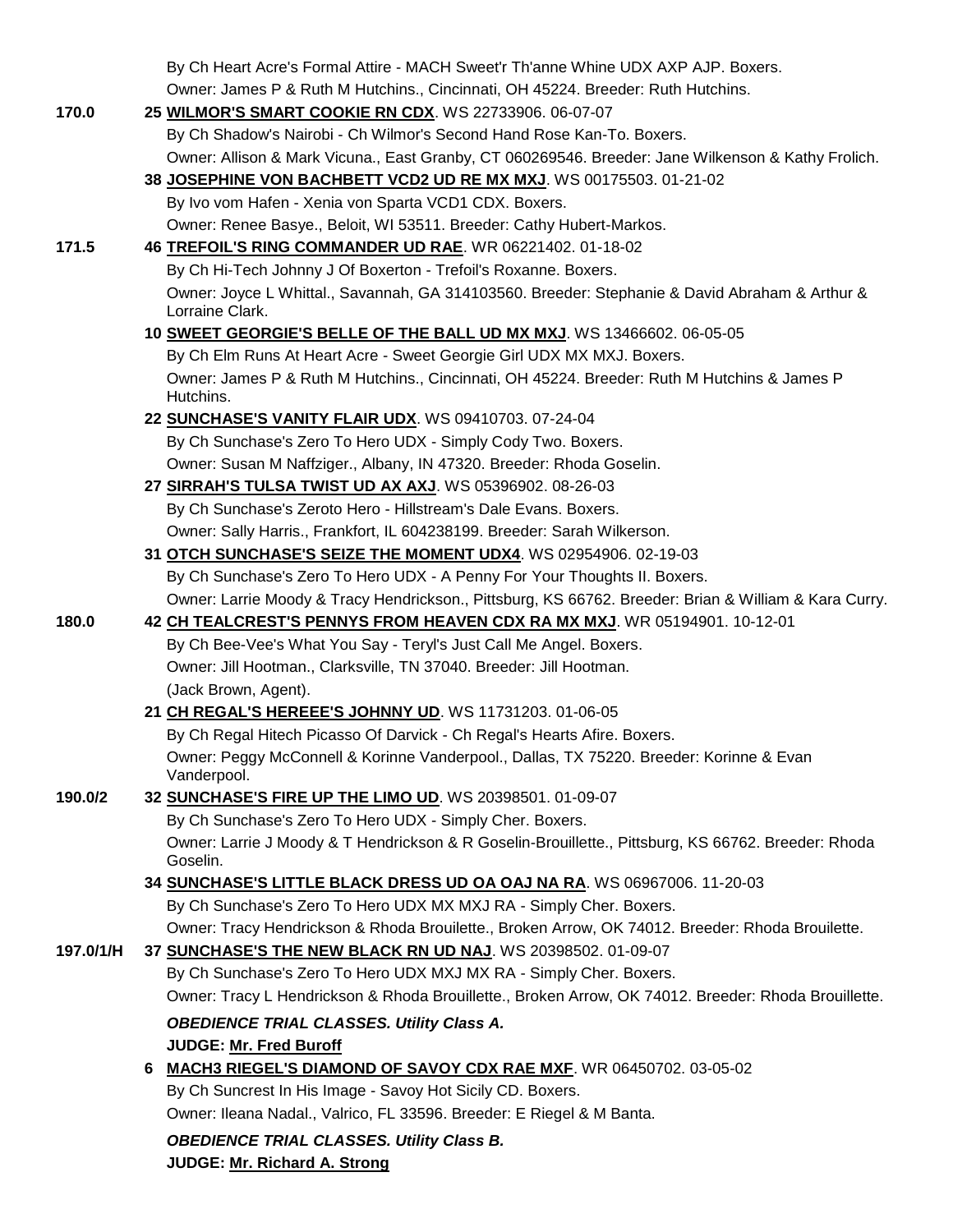| 181.5/3 | 7 TEALCREST'S HALF A SIXPENCE UD RN MX AXJ. WS 13710702. 05-20-05                                                                         |
|---------|-------------------------------------------------------------------------------------------------------------------------------------------|
|         | By Ch Masues Out Of Luck - Ch Tealcrest's Pennys From Heaven CDX RA MX MXJ. Boxers.                                                       |
|         | Owner: Mary Nee., Fairview Heights, IL 622083521. Breeder: Jill Hootman.                                                                  |
| 173.0   | 11 SWEET GEORGIE GIRL UDX2 MX MXJ. WR 03765206. 07-19-01                                                                                  |
|         | By Ch Heart Acre's Formal Attire - MACH Sweet'r Th'anne Whine UDX AXP AJP. Boxers.                                                        |
|         | Owner: James P & Ruth M Hutchins., Cincinnati, OH 45224. Breeder: Ruth Hutchins.                                                          |
|         | 38 JOSEPHINE VON BACHBETT VCD2 UD RE MX MXJ. WS 00175503. 01-21-02                                                                        |
|         | By Ivo vom Hafen - Xenia von Sparta VCD1 CDX. Boxers.                                                                                     |
|         | Owner: Renee Basye., Beloit, WI 53511. Breeder: Cathy Hubert-Markos.                                                                      |
|         | 46 TREFOIL'S RING COMMANDER UD RAE. WR 06221402. 01-18-02                                                                                 |
|         | By Ch Hi-Tech Johnny J Of Boxerton - Trefoil's Roxanne. Boxers.                                                                           |
|         | Owner: Joyce L Whittal., Savannah, GA 314103560. Breeder: Stephanie & David Abraham & Arthur &<br>Lorraine Clark.                         |
|         | 10 SWEET GEORGIE'S BELLE OF THE BALL UD MX MXJ. WS 13466602. 06-05-05                                                                     |
|         | By Ch Elm Runs At Heart Acre - Sweet Georgie Girl UDX MX MXJ. Boxers.                                                                     |
|         | Owner: James P & Ruth M Hutchins., Cincinnati, OH 45224. Breeder: Ruth M Hutchins & James P<br>Hutchins.                                  |
| 192.5/2 | 22 SUNCHASE'S VANITY FLAIR UDX. WS 09410703. 07-24-04                                                                                     |
|         | By Ch Sunchase's Zero To Hero UDX - Simply Cody Two. Boxers.                                                                              |
|         | Owner: Susan M Naffziger., Albany, IN 47320. Breeder: Rhoda Goselin.                                                                      |
|         | 27 SIRRAH'S TULSA TWIST UD AX AXJ. WS 05396902. 08-26-03                                                                                  |
|         | By Ch Sunchase's Zeroto Hero - Hillstream's Dale Evans. Boxers.                                                                           |
|         | Owner: Sally Harris., Frankfort, IL 604238199. Breeder: Sarah Wilkerson.                                                                  |
|         | 31 OTCH SUNCHASE'S SEIZE THE MOMENT UDX4. WS 02954906. 02-19-03                                                                           |
|         | By Ch Sunchase's Zero To Hero UDX - A Penny For Your Thoughts II. Boxers.                                                                 |
|         | Owner: Larrie Moody & Tracy Hendrickson., Pittsburg, KS 66762. Breeder: Brian & William & Kara Curry.                                     |
| 193.0/1 | 21 CH REGAL'S HEREEE'S JOHNNY UD. WS 11731203. 01-06-05                                                                                   |
|         | By Ch Regal Hitech Picasso Of Darvick - Ch Regal's Hearts Afire. Boxers.                                                                  |
|         | Owner: Peggy McConnell & Korinne Vanderpool., Dallas, TX 75220. Breeder: Korinne & Evan<br>Vanderpool.                                    |
| 179.5/4 | 32 SUNCHASE'S FIRE UP THE LIMO UD. WS 20398501. 01-09-07                                                                                  |
|         | By Ch Sunchase's Zero To Hero UDX - Simply Cher. Boxers.                                                                                  |
|         | Owner: Larrie J Moody & T Hendrickson & R Goselin-Brouillette., Pittsburg, KS 66762. Breeder: Rhoda<br>Goselin.                           |
|         | 34 SUNCHASE'S LITTLE BLACK DRESS UD OA OAJ NA RA. WS 06967006. 11-20-03                                                                   |
|         | By Ch Sunchase's Zero To Hero UDX MX MXJ RA - Simply Cher. Boxers.                                                                        |
|         | Owner: Tracy Hendrickson & Rhoda Brouilette., Broken Arrow, OK 74012. Breeder: Rhoda Brouilette.                                          |
|         | 37 SUNCHASE'S THE NEW BLACK RN UD NAJ. WS 20398502. 01-09-07                                                                              |
|         | By Ch Sunchase's Zero To Hero UDX MXJ MX RA - Simply Cher. Boxers.                                                                        |
|         | Owner: Tracy L Hendrickson & Rhoda Brouillette., Broken Arrow, OK 74012. Breeder: Rhoda Brouillette.                                      |
|         | <b>OBEDIENCE TRIAL CLASSES. Brace Competition (Obedience).</b>                                                                            |
|         | <b>JUDGE: Mr. Fred Buroff</b>                                                                                                             |
| 180.0/1 | 15 SHIRA'S KAHLUA SHE'S SO FREAKIN CUTE RE CD. WS 23774602. 11-03-07                                                                      |
|         | By Can-Cia's Hard Day's Night - Remy Leadoo RN. Boxers.                                                                                   |
|         | Owner: Erin & Tom Rezmer., Lombard, IL 601483050. Breeder: Kim Northcutt & Rose Northcutt.                                                |
| 180.0   | 16 DADDY'S GIRL KILLIAN CD RE NA NAJ. WS 14408301. 08-06-05                                                                               |
|         | By Rion's Xanadu - Shadoefaxs Crimson Silhouette. Boxers.                                                                                 |
| 143.0/2 | Owner: Erin & Tom Rezmer., Lombard, IL 601483050. Breeder: Sandee Leschewski.<br>29 ORION'S ENAY H C-OH-THREE CD RAE. ILP153659. 10-13-04 |
|         | By Ch Kami-Ko N' Kini Woodview Lariat - Higo's Total Effects. Boxers.                                                                     |
|         |                                                                                                                                           |